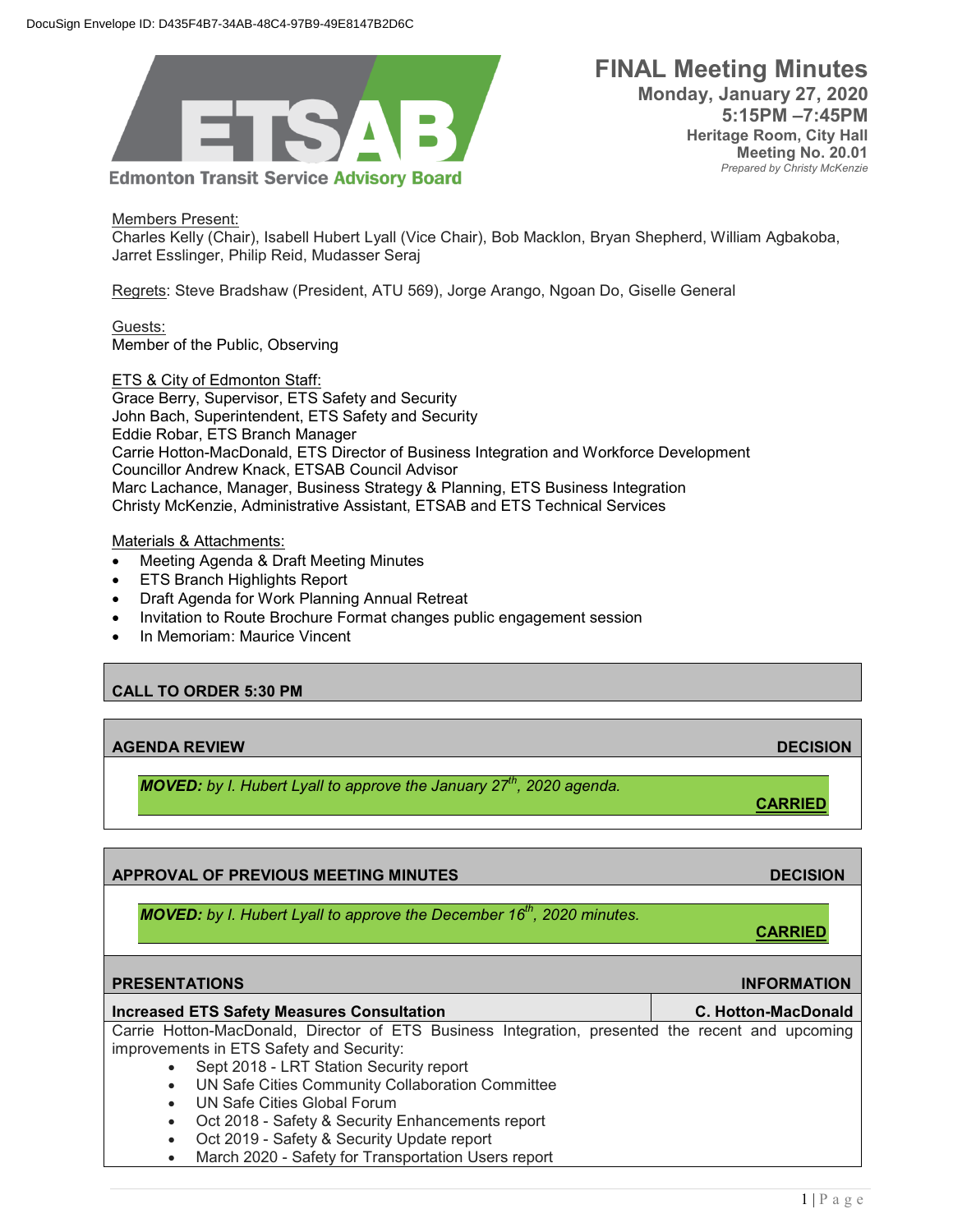- October 2020- Safety & Security Update report
	- "Taking a holistic approach to safety, Administration will incorporate Gender-Based Analysis (GBA+), customer journey mapping, and community stakeholder engagement into the next phase of transit safety and security enhancements in 2020." CR\_6432, October 2019.
	- Feedback from stakeholders collected to date from WAVE (The Women's Advocacy Voice of Edmonton Committee) and others include:
		- Apply rideshare app features to taxis (choose your driver, see the suggested route and leave online reviews/ratings)
		- GBA+ lens for first km/last km transit solutions (intersectionality of different factors that may present different needs such as age, gender, disability, income level, etc.)
		- Text alert option added as an additional way to discreetly alert administration to an issue in real time is being requested.
- Related resources:
	- [Understanding How Women Travel](http://libraryarchives.metro.net/DB_Attachments/2019-0294/UnderstandingHowWomenTravel_FullReport_FINAL.pdf)
	- [How to Ease Women's Fear of Transportation Environments](https://transweb.sjsu.edu/sites/default/files/2611-women-transportation.pdf)
	- Making Public [Transit Fairer for Women Demands Way More Data](https://www.wired.com/story/making-public-transit-fairer-to-women-demands-data/)
- Carrie provided members with her contact information for further engagement in current and upcoming events related to safety and security improvements for ETS. An external contractor has been procured to conduct three to four workshops with stakeholders over the upcoming year. More details will be provided to the Board as they become available.
- Question and answer period followed, with input from Grace Berry, Supervisor, ETS Safety and Security, John Bach, Superintendent, ETS Safety and Security, and Eddie Robar, ETS Branch Manager, including discussion around:
	- A member inquiry about a recent incident that was highlighted on social media (Twitter) regarding a citizen who was asked to off-board an ETS bus at 118 Ave, and a recent campaign encouraging riders to talk to a uniformed employee when they feel unsafe. Carrie was able to speak to the process that administration undertook in this and similar incidents. Three operators involved were interviewed; the citizen was also interviewed and was provided with follow up information once the investigation was completed. In general, for incidents where it is determined that the operator didn't respond the way they were trained to respond, there is a progressive discipline process in place that would be initiated through the Corporate Human Resources Department.
	- A member inquired about the type of metadata that ETS will be collecting if they implement a text alert app option for safety and security incidents, and what will be included in the terms and conditions for the third party service provider regarding smart phone data of participating citizens. Marc confirmed that ETS will need to be transparent about the type of data that is being collected.
	- The concept of observers undercover ("ghost riders") for monitoring was suggested. It was noted that instructors do ride along with Operators to provide and collect feedback.
	- A member inquired on behalf of an absent member what the protocol is for handling riders who are displaying erratic behaviour on board buses and the LRT cars, especially during cold weather protocols and peak times for travel to work and school. Members suggested that more engagement by security guards with citizens might encourage citizens to approach them to help bring emerging issues to the attention of appropriate resources for escalation.
	- Some responses by administration included:
		- Operators have separate training for how to handle difficult situations and how to handle dangerous situations.
		- If a situation requires escalation, the Operator is to call Control, who will connect with and coordinate the appropriate supports for the Operator. Superintendents and or the Safety and Security Supervisor may dispatch Inspectors, Transit Peace Officers, Security Guards, standby buses, and/or emergency personnel to assist. Video footage can be collected and reviewed as part of the incident investigations.
		- Staff members are trained to connect those who are at risk to the appropriate resources for support for physical and mental health for addictions, assault, etc., such as social workers, the PATH program with access to low income passes, and the Homeward Trust partnership for services such as transport to shelters with capacity.
		- Leveraging the data that exists with Corporate Security, Open City Technology and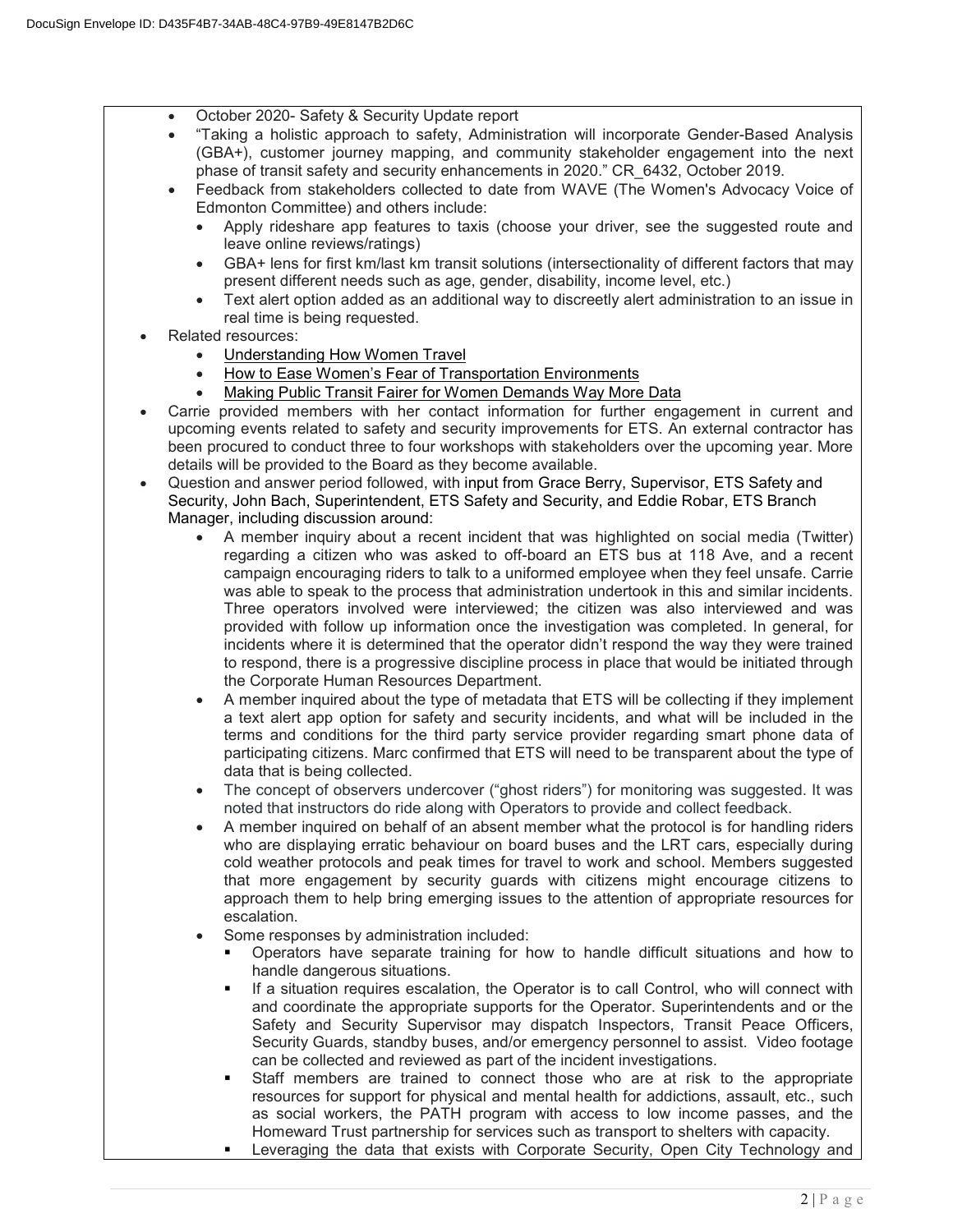other departments can help with allocating the right resources at the right time. Routes with higher numbers of reported incidents have more transit peace officers and security guards assigned to be present, especially at peak times.

- Campaigns educating the public about their options in situations where they feel uncomfortable with a situation are always being developed to raise awareness for users of public transit.
- **The Text Alert option for reporting incidents discreetly will be a welcome improvement,** as well as the accompanying access to Wi-Fi and/or cellular services on board LRT cars in tunnels, and on board buses when it is able to be implemented.

| <b>NEW BUSINESS</b>                                                                                                                                                                                                                                                                                                                                                                                                                                                                                                                                                                                                                                                                                                                                                                                                                                                                                                                                                                                                                                                                                                                                                                                                                                                                                                                                        | <b>INFORMATION</b> |  |
|------------------------------------------------------------------------------------------------------------------------------------------------------------------------------------------------------------------------------------------------------------------------------------------------------------------------------------------------------------------------------------------------------------------------------------------------------------------------------------------------------------------------------------------------------------------------------------------------------------------------------------------------------------------------------------------------------------------------------------------------------------------------------------------------------------------------------------------------------------------------------------------------------------------------------------------------------------------------------------------------------------------------------------------------------------------------------------------------------------------------------------------------------------------------------------------------------------------------------------------------------------------------------------------------------------------------------------------------------------|--------------------|--|
| <b>Protocol Item - Remembering Maurice Vincent</b>                                                                                                                                                                                                                                                                                                                                                                                                                                                                                                                                                                                                                                                                                                                                                                                                                                                                                                                                                                                                                                                                                                                                                                                                                                                                                                         | C. Kelly           |  |
| Charlie, Isabell and Jarret presented tributes in memory of Maurice Vincent, who was an active<br>Board member when he was involved in a tragic motor vehicle accident on December 21 <sup>st</sup> , 2019.<br>His presence and his contributions to the work of the Board will be greatly missed.                                                                                                                                                                                                                                                                                                                                                                                                                                                                                                                                                                                                                                                                                                                                                                                                                                                                                                                                                                                                                                                         |                    |  |
| <b>Administrative Items</b>                                                                                                                                                                                                                                                                                                                                                                                                                                                                                                                                                                                                                                                                                                                                                                                                                                                                                                                                                                                                                                                                                                                                                                                                                                                                                                                                | C. Kelly           |  |
| An update regarding remote access option to attend sub-committee meetings was provided.<br>Charlie noted that he received confirmation from Administration that access to a City facility after<br>hours is not an option. Bryan will send information on meeting rooms for rent at his place of work<br>with a minimum two hour booking. Until further notice, sub-committee meetings will continue to be<br>arranged without the remote access option.<br>A recruitment update was provided. Applications are being accepted until February $2^{nd}$ , 2020 for<br>$\bullet$<br>five new members for the upcoming 2020-2021 term.<br>Logistics for February 8 <sup>th</sup> Annual Retreat were discussed, due to the new downtown location, and<br>$\bullet$<br>members were reminded to add to or bring ideas for the sub-committees for the work plan and<br>suggestions for improvements, as well as things the Board is doing well.<br>Members were invited to express interest to represent the Board at the upcoming Route Brochure<br>$\bullet$<br>Format survey by ETS in the lobby of Edmonton Tower on January 30 <sup>th</sup> at an open house public<br>engagement session. The feedback gathered will be used to refine select aspects of the new route<br>brochures, which will help customers more easily navigate the new bus network. |                    |  |
| <b>SUB-COMMITTEE UPDATES</b>                                                                                                                                                                                                                                                                                                                                                                                                                                                                                                                                                                                                                                                                                                                                                                                                                                                                                                                                                                                                                                                                                                                                                                                                                                                                                                                               | <b>INFORMATION</b> |  |
| <b>Transit Innovation</b>                                                                                                                                                                                                                                                                                                                                                                                                                                                                                                                                                                                                                                                                                                                                                                                                                                                                                                                                                                                                                                                                                                                                                                                                                                                                                                                                  | J. Esslinger       |  |
| The January meeting was cancelled due to extreme cold weather.                                                                                                                                                                                                                                                                                                                                                                                                                                                                                                                                                                                                                                                                                                                                                                                                                                                                                                                                                                                                                                                                                                                                                                                                                                                                                             |                    |  |
| <b>ETS' Safety and Security</b>                                                                                                                                                                                                                                                                                                                                                                                                                                                                                                                                                                                                                                                                                                                                                                                                                                                                                                                                                                                                                                                                                                                                                                                                                                                                                                                            | P. Reid            |  |
| A meeting was held January 22 <sup>nd</sup> . The scope has been reviewed and adjusted, with the planned<br>$\bullet$<br>deliverable changed to a high level letter format, with a more focused report to be considered for<br>the following term's work plan. This will be confirmed at the Annual Retreat on February 8th.                                                                                                                                                                                                                                                                                                                                                                                                                                                                                                                                                                                                                                                                                                                                                                                                                                                                                                                                                                                                                               |                    |  |
| <b>Vulnerable Users</b>                                                                                                                                                                                                                                                                                                                                                                                                                                                                                                                                                                                                                                                                                                                                                                                                                                                                                                                                                                                                                                                                                                                                                                                                                                                                                                                                    | C. Kelly           |  |
| The first meeting of the sub-committee was held during the week of January 20 <sup>th</sup> and the terms of<br>reference were discussed. The scope of the report was being considered with a focus on<br>recommendations that will provide a positive impact for users.                                                                                                                                                                                                                                                                                                                                                                                                                                                                                                                                                                                                                                                                                                                                                                                                                                                                                                                                                                                                                                                                                   |                    |  |
| <b>Standing Item Updates</b>                                                                                                                                                                                                                                                                                                                                                                                                                                                                                                                                                                                                                                                                                                                                                                                                                                                                                                                                                                                                                                                                                                                                                                                                                                                                                                                               | I. Hubert Lyall    |  |
| Isabell noted that an active survey was recently posted on Twitter by Edmonton International<br>Airport regarding ETS Route 747 service to and from Edmonton. The link will be shared so that<br>members who have used the service may have the opportunity to participate.                                                                                                                                                                                                                                                                                                                                                                                                                                                                                                                                                                                                                                                                                                                                                                                                                                                                                                                                                                                                                                                                                |                    |  |